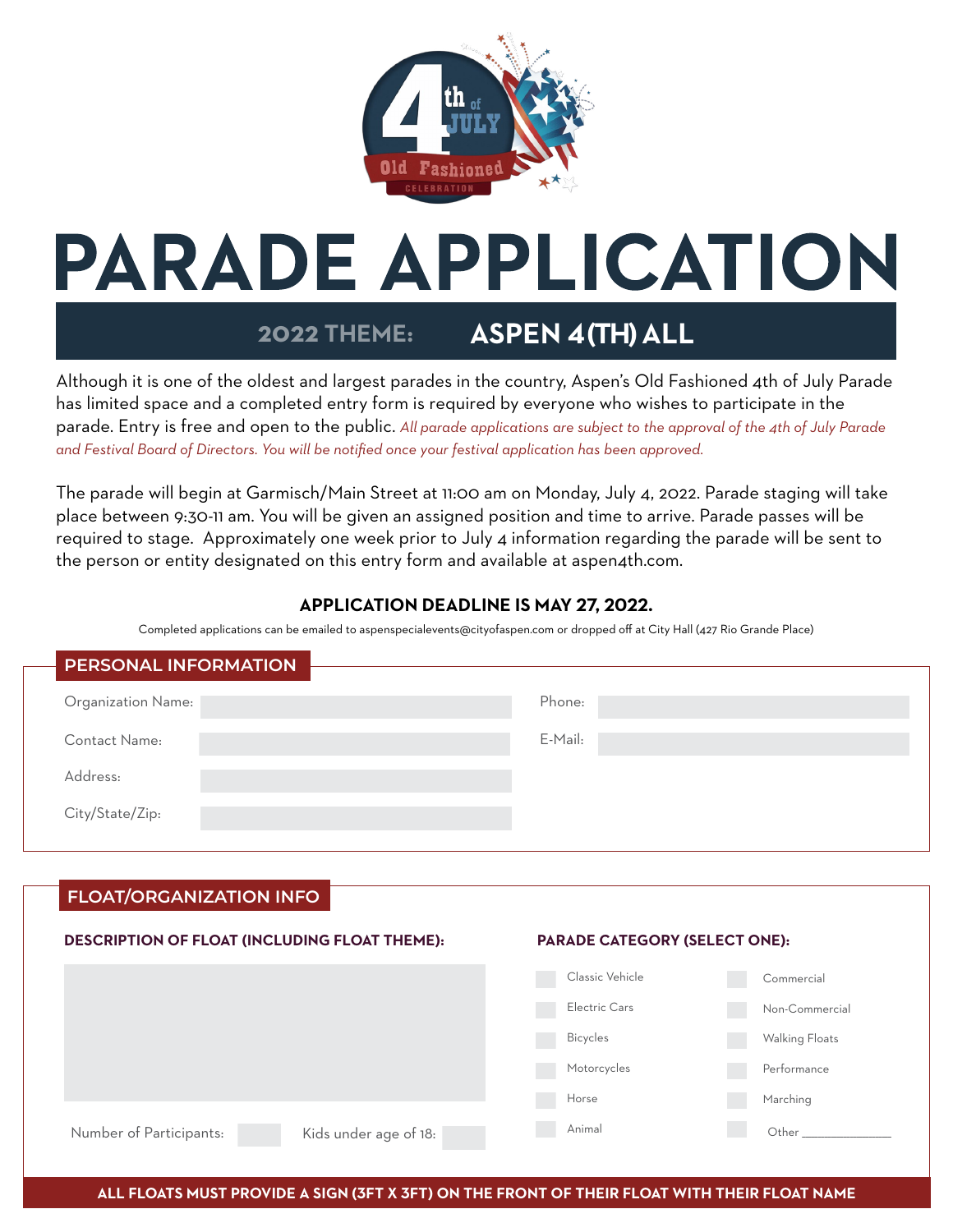#### **WAIVER & LIABILITY**

The undersigned organization has elected to participate in the Fourth of July parade sponsored by the City of Aspen. In consideration for City of Aspen allowing the undersigned to participate in the festivities, the undersigned has read, understood, and willingly agreed to the terms of this INSURANCE LIABILITY AGREEMENT and WAIVER AND INDEMNITY AGREEMENT (collectively referred to herein as "RELEASE").

#### INSURANCE LIABILITY AGREEMENT

Participants are required to carry insurance adequate to cover any liability for damage, injury, economic loss, or other liability that may be incurred by individuals and/or organizations during the Fourth of July parade. All participants agree to carry such insurance, and also agree not to submit any claim against the insurance of City of Aspen, any other sponsors of the parade, their officers, directors, shareholders, employees, or anyone else directly or indirectly connected with production of the parade.

#### WAIVER AND INDEMNITY AGREEMENT

The undersigned understands the potential dangers that could be encountered in participating in the Fourth of July parade. The dangers include, among other things, dangers relating to vehicular and pedestrian traffic; crowds of persons in close proximity to such traffic; animals that may react unpredictably in a parade environment; celebration and recreational activities; items that may be thrown to and from the crowd in connection with the parade; and other dangers traditionally associated with parades.

Understanding those risks, the undersigned for itself and for all persons who the undersigned invites or allows to participate in the parade with the undersigned, does hereby agree to indemnify, hold harmless, and release City of Aspen and any other sponsors of the parade, their officers, directors, shareholders, employees, and anyone else directly or indirectly connected with production of the parade from any and all liability, claims, demands, actions, or rights of action (including attorneys' fees and costs) that are related to or are in any way connected with the undersigned's participation in the parade. By signing this RELEASE, the undersigned intends to extinguish any and all liability and to indemnify against any loss on the part of City of Aspen, any other sponsors of the parade, their officers, directors, shareholders, employees, and anyone else directly or indirectly connected with production of the parade for any injury or damage of any nature (without regard to negligence or fault) to the undersigned and to all persons who the undersigned invites or allows to participate in the parade.

The undersigned warrants and represents that it will not invite or allow any person to participate in the parade unless such person is bound to the terms of this RELEASE. To that end, the undersigned agrees that it shall take any steps necessary to secure agreement of such persons to the terms of this RELEASE, and that it shall be deemed a responsible person within the meaning of C.R.S. § 13-22-107 and § 19-1-103(94) for all children who the undersigned invites or allows to participate in the parade. SUBMISSION OF APPLICATION

I am the official representative of the organization named in item 1 above. On behalf of the organization, I acknowledge our responsibilities as set forth above. I also accept on behalf of the organization all of the terms and conditions of this INSURANCE LIABILITY AGREEMENT and WAIVER AND INDEMNITY AGREEMENT.

\_\_\_\_\_\_\_\_\_\_\_\_\_\_\_\_\_\_\_\_\_\_\_\_\_\_\_\_\_\_\_\_\_\_\_\_\_\_\_\_\_\_\_\_\_\_\_\_\_\_\_\_\_\_\_\_\_\_\_\_\_\_\_\_\_\_\_\_\_\_\_\_\_\_\_\_\_\_\_ \_\_\_\_\_\_\_\_\_\_\_\_\_\_\_\_\_\_\_\_\_\_\_\_\_\_\_\_\_\_\_\_\_\_\_\_\_\_\_\_\_\_\_\_\_

Signature of Official Organization Representative **Dated** Dated

\_\_\_\_\_\_\_\_\_\_\_\_\_\_\_\_\_\_\_\_\_\_\_\_\_\_\_\_\_\_\_\_\_\_\_\_\_\_\_\_\_\_\_\_\_\_\_\_\_\_\_\_\_\_\_\_\_\_\_\_\_\_\_\_\_\_\_\_\_\_\_\_\_\_\_\_\_\_\_

Printed Name

### **PARADE JUDGING**

Parade judging will take place in front of the Hotel Jerome. Participants will be limited to 1 minute or less for any performances in front of the judges. Security will be onsite monitoring all entries to help prevent gaps in the parade route. Recognition will be awarded to the best entries in different categories. Categories will be announced at a later date.